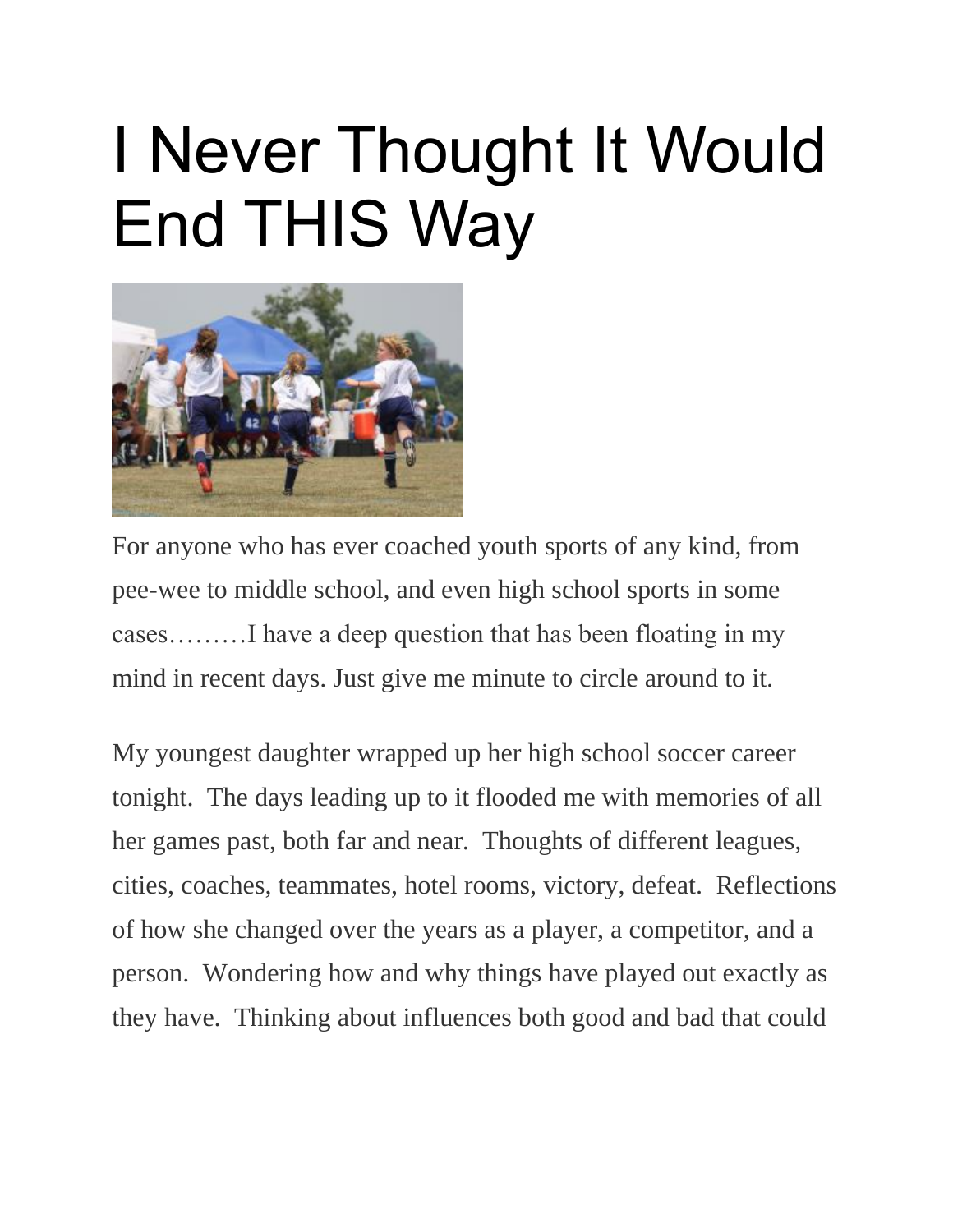have or would have made things better or worse if they'd been different.

And I started thinking about the kids that I have coached as my kids have grown up, from youth soccer to travel soccer, Upward basketball to middle school basketball. And I just can't help wondering……

*If all coaches could see into the future, to that very day when a kid puts away the cleats or the hi-tops for the last time and walks away from a game………would they choose to coach individual kids differently than they presently do?*

Every kid walks away from their chosen sport someday…….then what?

Effective youth coaching is psychiatry and it is parenting. Each player is unique, and they have specific needs that team sports can bring them.

Many coaches fail to fill those needs because they falsely assume they are training the next state champs. They fail to see each child beyond that day when the sports equipment goes in the yard sale or the closet.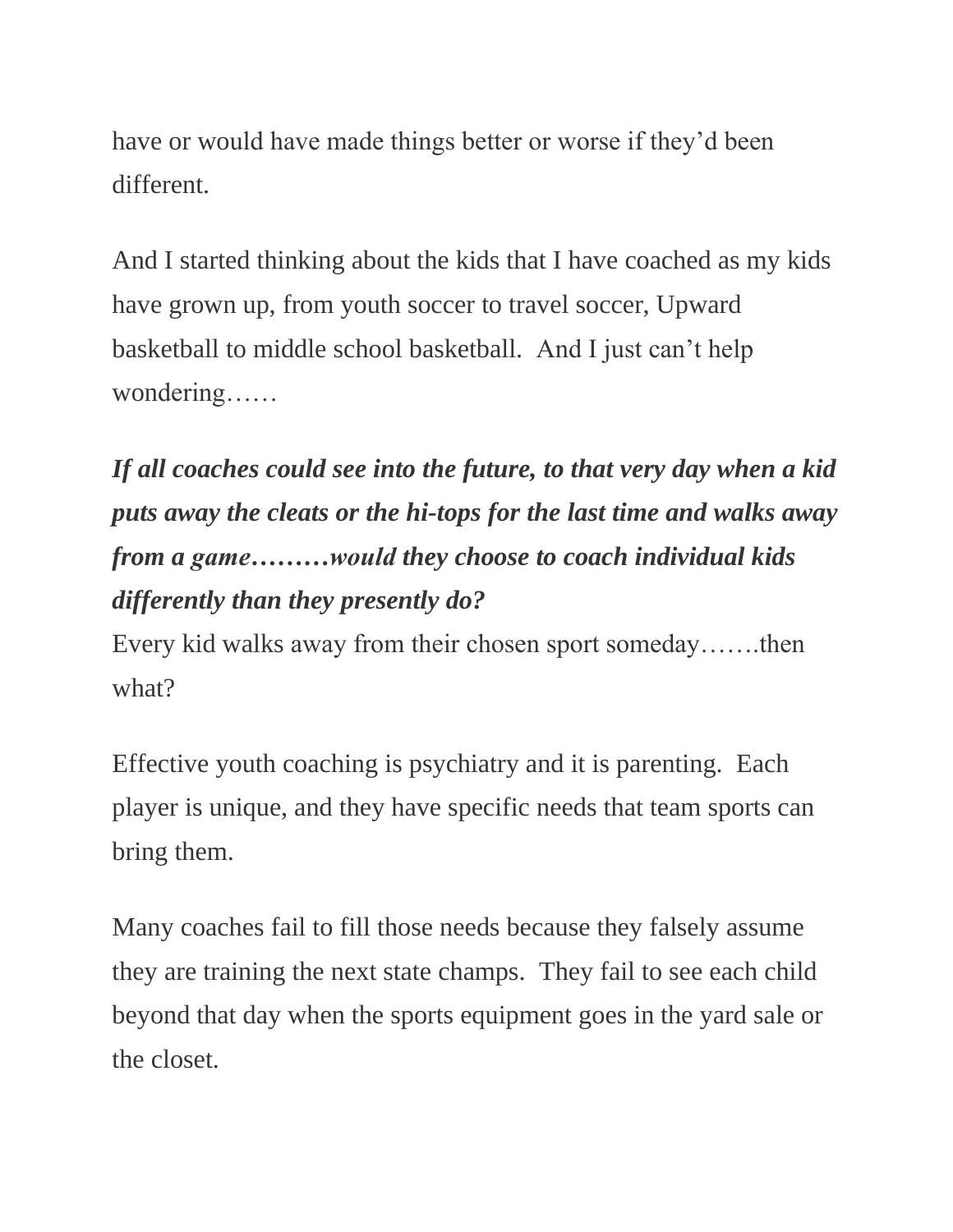Shouldn't the journey of sports teach these things and more to prepare kids for life beyond sports?

- 1. Standard of excellence
- 2. Work ethic
- 3. To believe in themselves
- 4. To trust others
- 5. The value of encouragement
- 6. To know they aren't the center of the universe
- 7. To know that success does not come overnight (or in one practice)
- 8. To lose with dignity
- 9. To accept temporary failures without blaming others, and to realize these failures aren't permanent
- 10. To be pushed to their physical limit, time and time again
- 11. To love and to be loved
- 12. To sacrifice for others
- 13. To respect authority and rules
- 14. Teamwork/unselfishness
- 15. To never give up

These things still matter when the cheering stops.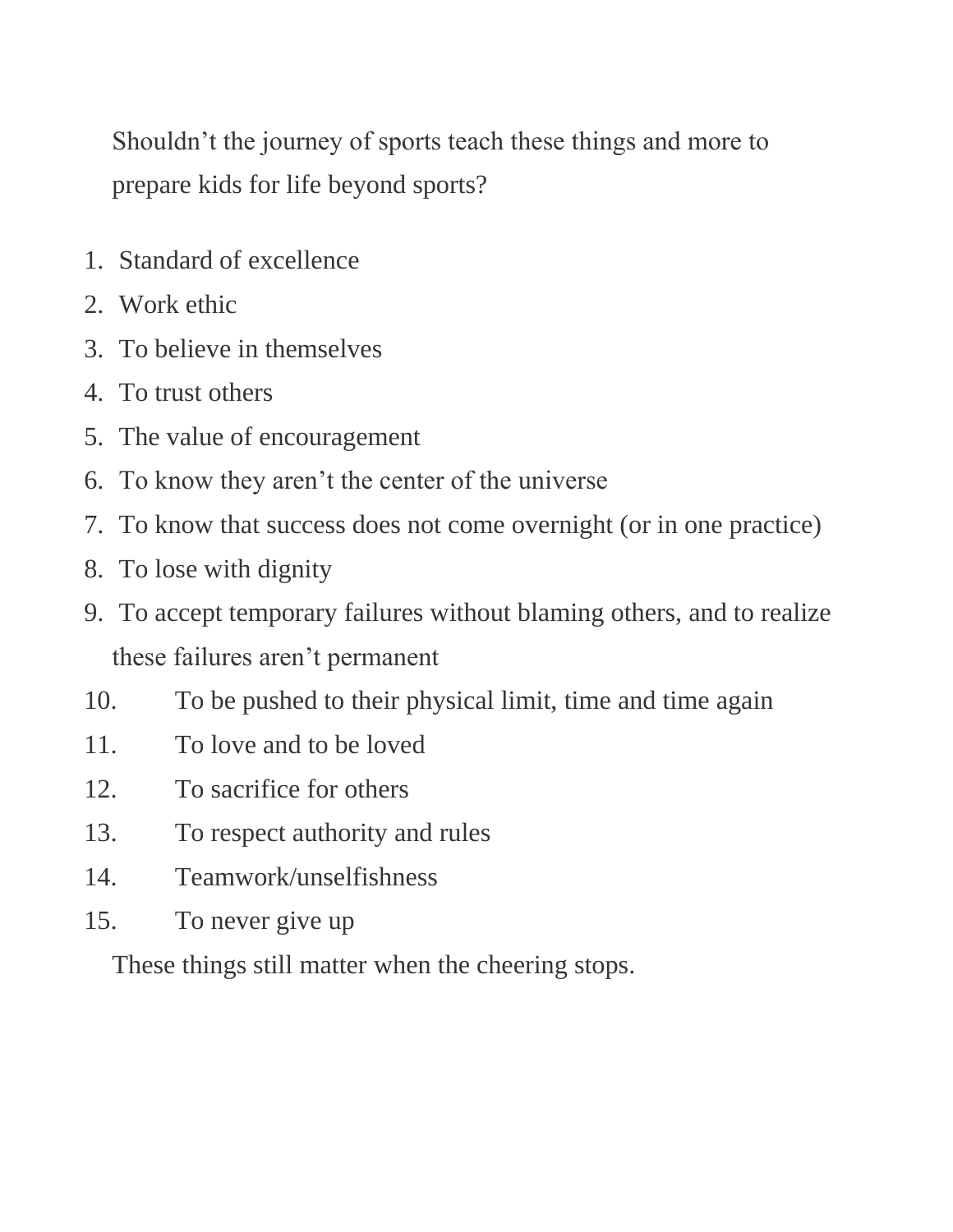

The cheering stopped for Maddie tonight. Her team lost in the regional semi-finals. In a game where she and her teammates truly "left it on the field", the score was tied at the end of 80 minutes of regulation. Two 5-minute overtimes later, the score was still tied. Penalty kicks would now decide the match.

Maddie stood over the ball, ready to attempt her shot with her team facing a nearly hopeless 3-1 deficit.

If she missed this shot, the game was over. The season was over.

Sitting on my knees beside my wife, I simply mumbled, "Maddie needs to be to one to take this shot."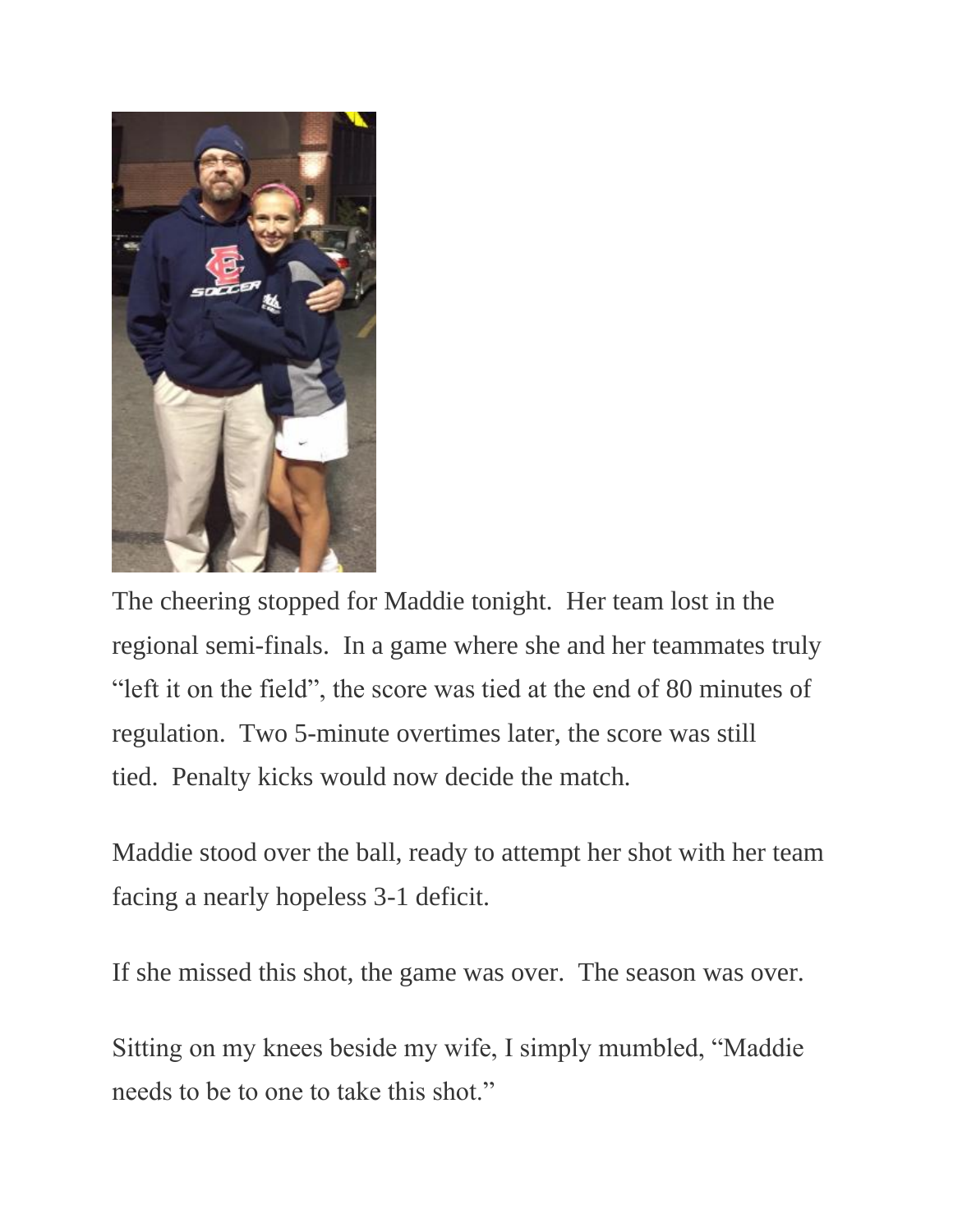Not because it could be the game winner………because it would be the shot that would seal the loss if she missed.

I don't know what kind of reaction or look Kristy gave me, but I went on to say, "Maddie needs to be the one to take this shot, because I know she can handle missing the shot to end the game. She can handle it. That's my daughter!"

And my voice cracked at the enormity of what I was saying in a trailing voice…….."that is OUR daughter".

She missed. Game over. Season over. High school career over for her and her senior teammates.

Maddie played her heart out. And I was so proud of her. But when those words came out of my mouth, "that's our daughter" it hit me so clearly. I was not proud of her effort or her performance.

## *I was proud of who she has become.*

She met her mother and me after the game with head held high. That's our daughter.